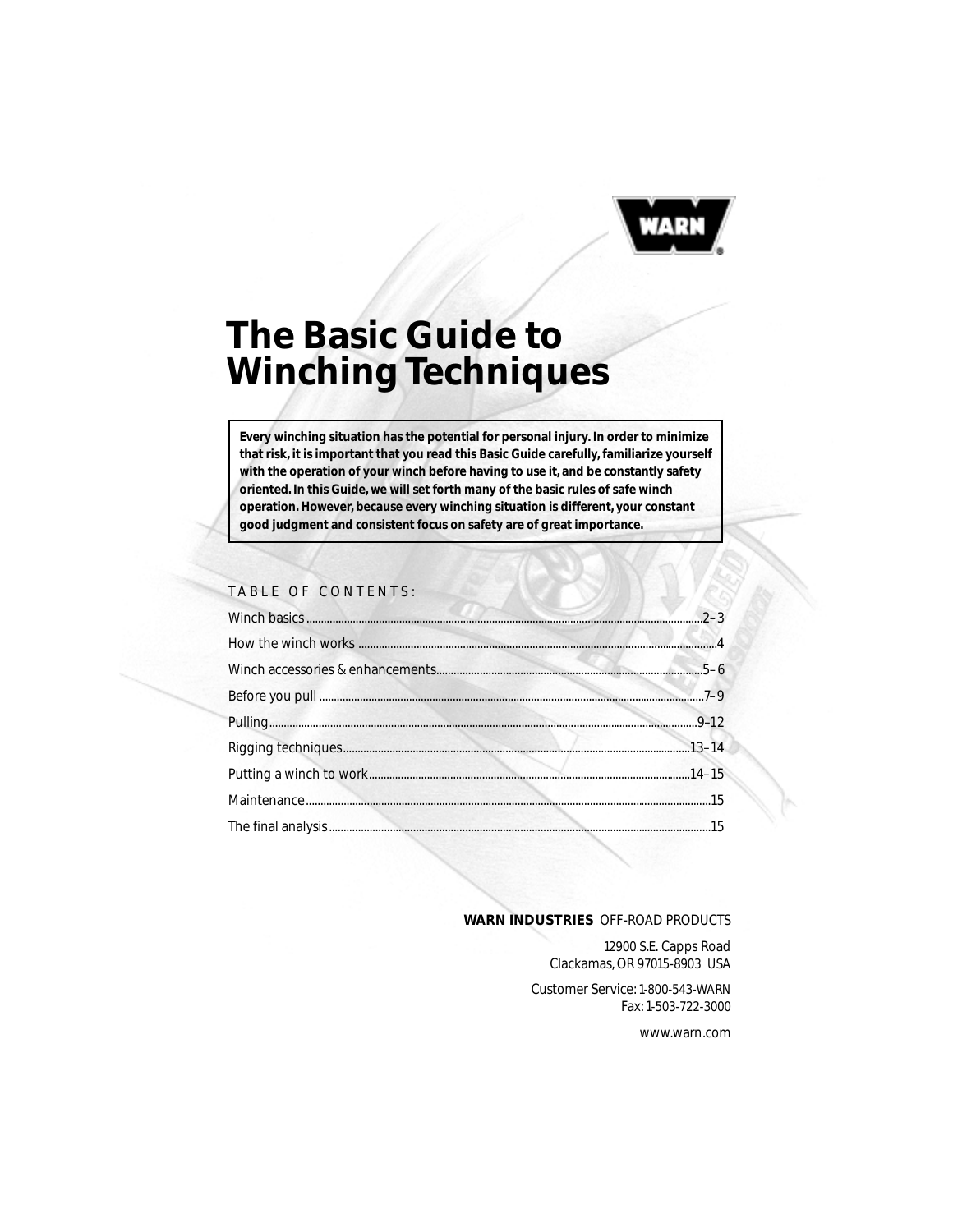# **ELECTRIC WINCH BASICS**

So, YOU HAVE YOUR WARN WINCH and you're ready to get out on the trails: climb a few boulders, splash a little mud, traverse the occasional stream. Basically, you're ready to explore the backcountry and otherwise have a great time.

Well, if you're smart enough to go prepared with the best, you're probably smart enough to know that to keep having a great time, you need to fully understand your winch and the winching operation.

That's exactly what this guide intends to do: provide you with a basic understanding of your winch and teach you the basics of proper winching

techniques. But before we get started, we must emphasize that the information in this guide is general in nature. Because no two situations are alike, it would be nearly impossible to review them all. We can, however, provide you with the general principles and techniques. Then it is up to you to take the time to analyze the situation and apply the proper technique.

Along with a little common sense, the guidelines laid out in this book can help you keep off-roading fun. Just remember to think through each situation before you act and TREAD LIGHTLY!



**GO PREPARED ™** <sup>2</sup> WARN INDUSTRIES • THE BASIC GUIDE TO WINCHING TECHNIQUES

# ∆ **WARNING**

**Never operate or install a winch without reading or understanding the operator's manual**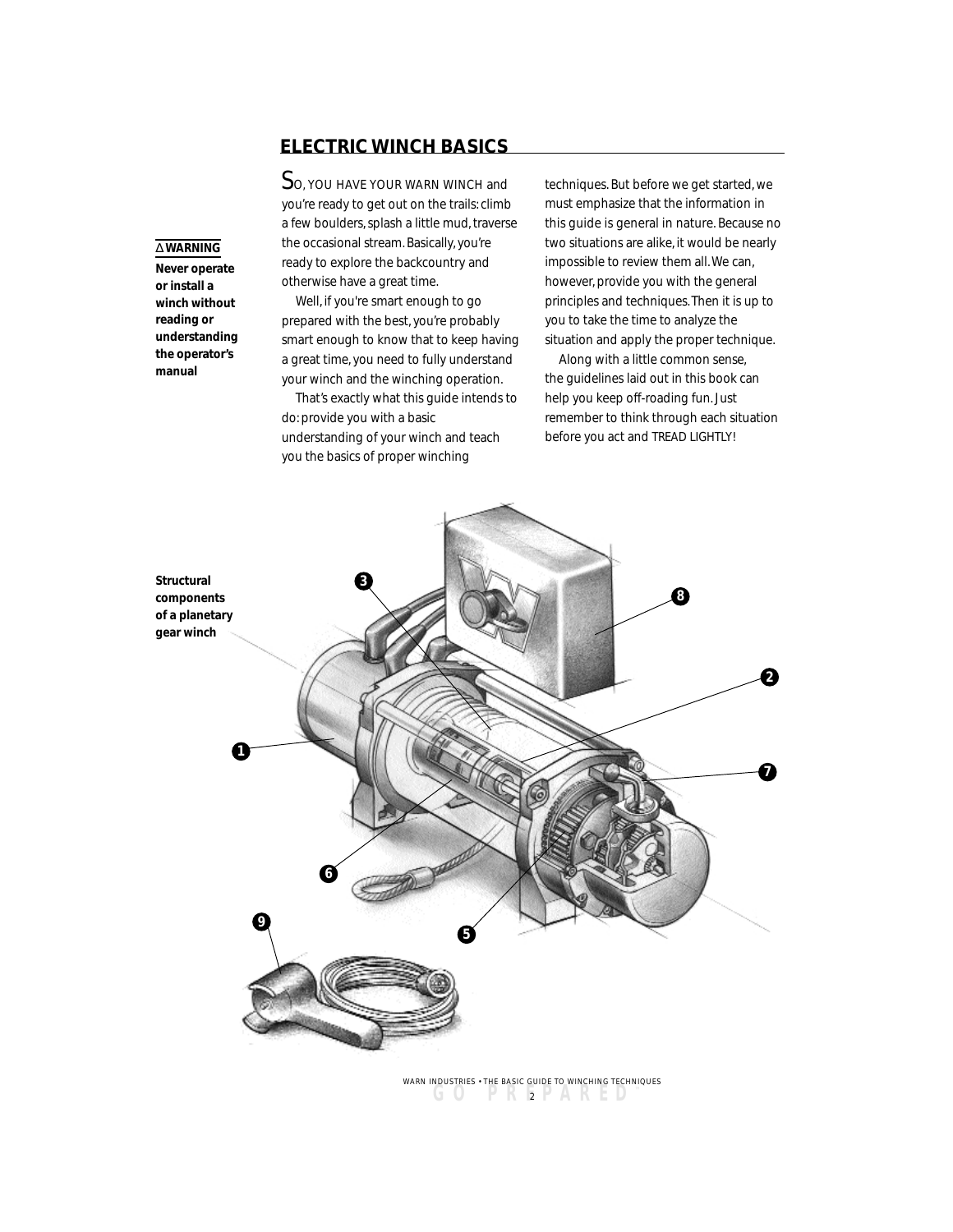

**The 8274-50 winch has a different structure. This winch uses spur gears for reduction. Moreover, it has an automatic disc type brake on the body side.**

To start, you should familiarize yourself with your Warn winch and each of its components: Practice using your winch before using it on the trail.

**1** Motor Typically the winch motor is powered by the vehicle's battery. The motor provides power to the gear mechanism, which turns the winch drum and winds the wire rope.

**Winch Drum** The winch drum is the **2** cylinder onto which the wire rope feeds. The drum is driven by the motor and drive train. Its direction can be changed using the remote control.

**Wire Rope** The wire rope's diameter **3** and length is determined by the winch's designed load capacity. Wrapped around the winch drum and fed through the fairlead, the wire rope is looped at the end to accept the hook's clevis pin.

**Fairlead** When using the winch at an **4** angle, the fairlead (or wire lead) acts to guide the wire rope onto the spooling drum. It prevents damage to the wire rope while it goes through the winch mount or bumper.

**Gear Train** The reduction gear converts the winch motor power into a large pulling force. The gear train design makes it possible for the winch to be lighter and more compact.

**Braking System** The brake is **6** automatically applied to the winch drum when the winch motor is stopped and there is load on the wire rope. The brake prevents the winch from paying out line, which in turn holds the vehicle in place.

**7** Clutch The clutch allows the operator to manually disengage the spooling drum from the gear train, enabling the drum to rotate freely (known as "freespooling"). Engaging the clutch "locks" the winch drum back onto the gear train.

**Control Box** Using electrical power **8** from the vehicle's battery, the control box solenoids relay the signals it receives from the remote control to the motor, enabling the operator to change the direction of the winch drum rotation.

**Remote Control** The remote control **9** plugs into the winch control box, allowing the operator to control the winch direction, as well as stand well clear of the wire rope while operating the winch.

#### ∆ **WARNING**

**Never attempt to disengage the clutch while the wire rope is under tension and never engage the clutch while the spooling drum is rotating.**

**GO PREPARED ™** <sup>3</sup> WARN INDUSTRIES • THE BASIC GUIDE TO WINCHING TECHNIQUES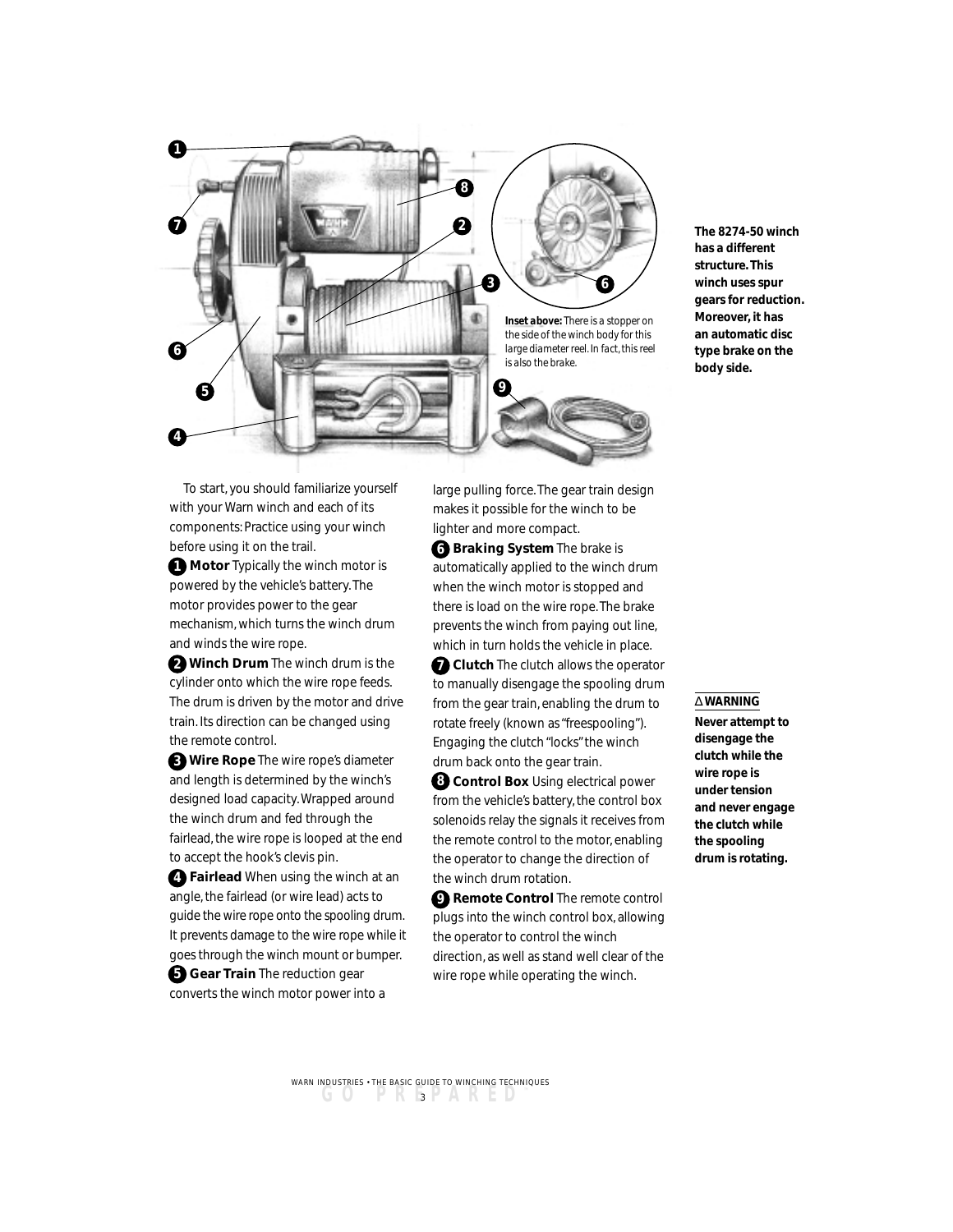## **HOW THE WINCH WORKS**

#### **Winch Mechanics**

Now that you've familiarized yourself with your Warn winch and its components, we can begin reviewing how it works. The major advantage of an electric-powered winch is that it can provide reliable service for intermittent utility and recreational use even while the vehicle's engine is stalled assuming, of course, that sufficient battery current is available. Your winch can operate at high amperage loads, and, for this reason, the control box uses a high amperage control system to safely handle the current flow.

It is important to understand that the longer the pull, the more the amperage draw. This creates heat, just like a hot plate, and prolonged winching without cooling the motor will damage the motor.



Also, if the engine is idling during winching, the battery may drain faster than it is charging. So pay close attention to your amperage gauge to make sure you aren't draining your battery too low to start your vehicle.



#### **Control Of Your Winch**

The winch is controlled by the hand held remote control to allow the operator to stand clear while controlling the winching process. The remote control provides control of the forward or reverse rotation of the spooling drum.

#### **How the Winch Reacts to Load**

Warn winches are rated at maximum pulling capacity. This occurs on the first layer of wire rope on the drum. As the layers increase, the pulling power decreases. It's the mathematics of winching. Exceeding the winch capacity could cause the winch to fail or the wire rope to break. Thinking through how you intend to use your winch now, could save you a big headache later.

In addition, you'll also want to make sure that your winch's mounting system and your vehicle's frame can accommodate the rated load of your winch.

So analyze your situation. Use your judgement to calculate how much weight you intend to pull. Calculate the gross weight and multiply by 1.5 and then do not exceed the rating of your winch or wire rope.

**The winch is controlled by the hand held remote control to allow the operator to stand clear during the winching process.**

> **GO PREPARED ™** <sup>4</sup> WARN INDUSTRIES • THE BASIC GUIDE TO WINCHING TECHNIQUES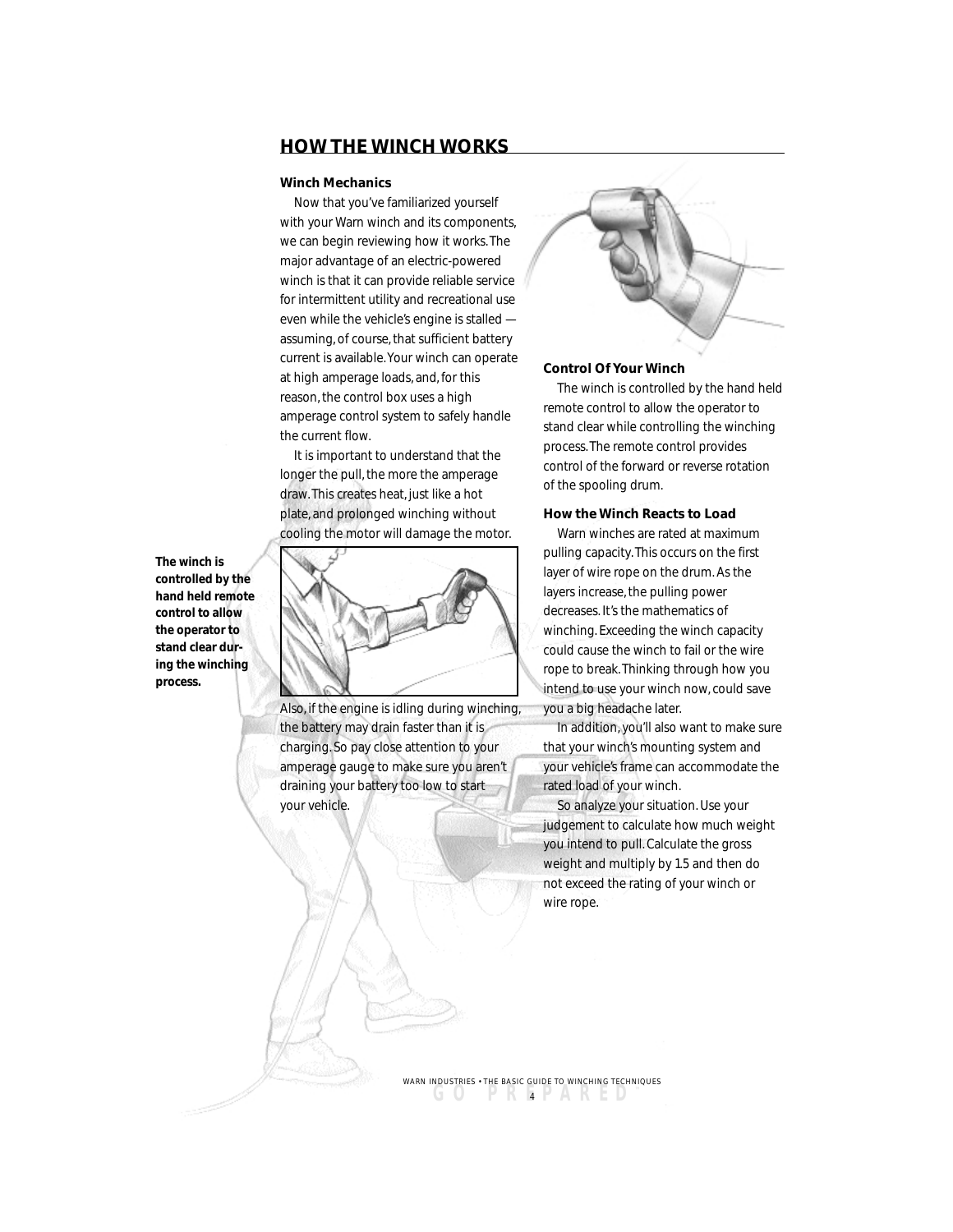# **WINCH ACCESSORIES YOU'LL WANT TO HAVE WITH YOU**

Alone, the winch is not much more than a simple tool. But when used with certain accessories and enhancements, your Warn winch can become a versatile and productive tool. In this section, we'll review several of these items. Some are vital to the safe operation of your winch, while others offer added versatility and convenience.



**Gloves** Wire rope, through use, will develop "barbs" which can slice skin. It is extremely important to wear protective gloves while operating the winch or handling the wire rope. Avoid loose fitting clothes or anything that could become entangled in the wire rope and other moving parts.

**Hook Strap** Use to hold the hook and keep fingers away from the fairlead as the wire rope is being spooled in. Winches develop tremendous pulling forces and can easily remove fingers and limbs that are placed in pinch points. Put the hook into the loop and hold the strap between the thumb and forefingers.





**Clevis/D-Shackles** The D-Shackle is a safe means for connecting the looped ends of cables, straps and snatch blocks. The shackle's pin is threaded to allow easy removal.



**Snatch Block** Used properly, the multipurpose snatch block allows you to: (1) increase your winch's pulling power; and (2) change your pulling direction without damaging the wire rope. Proper use of the snatch block is covered in "Before You Pull".



**Choker Chain** Can be used to hook-up to another vehicle or sharp objects for an anchor point. Chains, however, will damage or kill trees.

**Tow Hooks** Secured properly to your vehicle's frame, tow hooks provide an attachment point for wire hooks, straps, and chains.

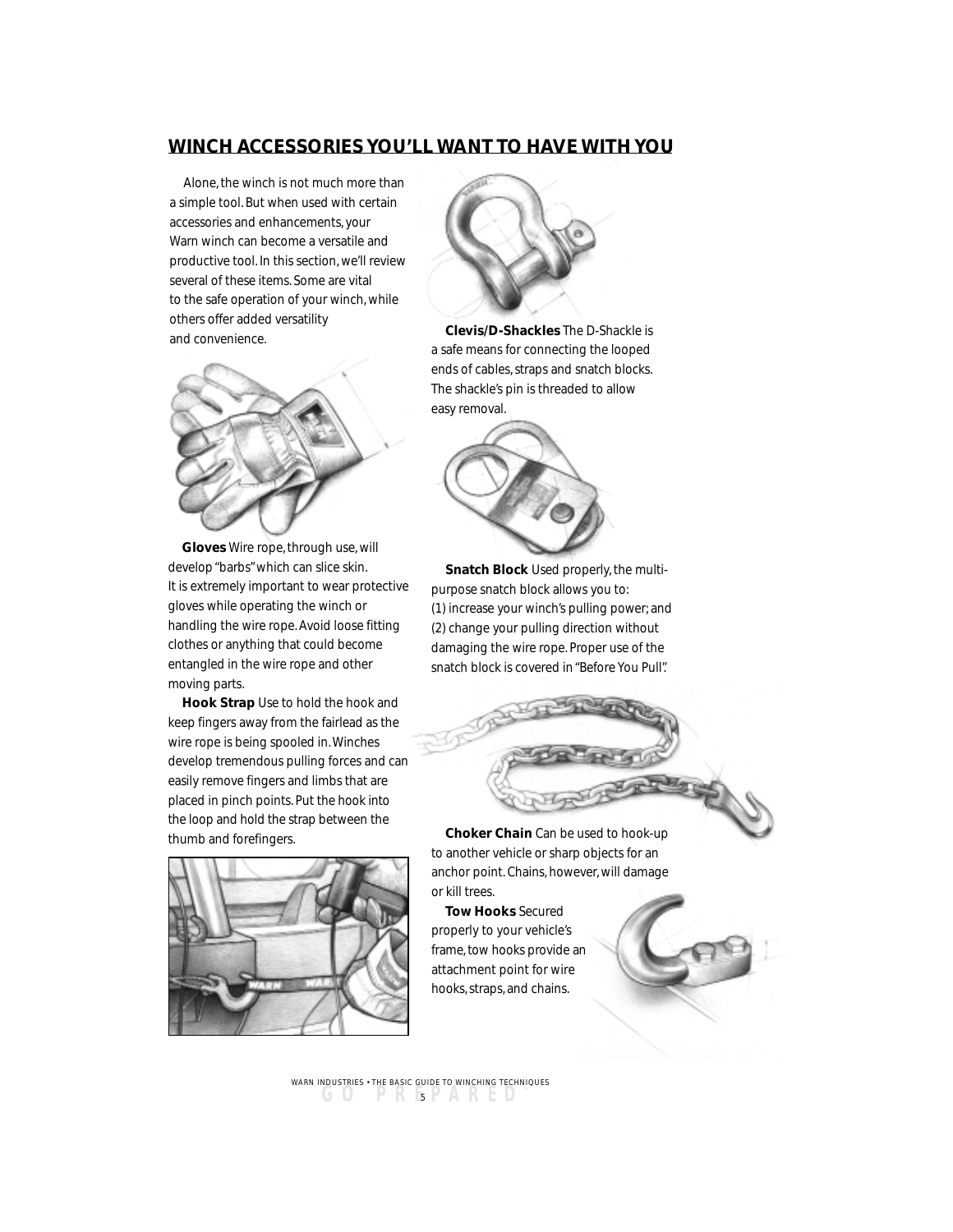

**Tree Trunk Protector** Typically made of tough,

high-quality nylon, it provides the operator an attachment point for the winch rope to a wide variety of anchor points and objects, as well as protect living trees.

**Heavy Blanket** In certain situations you may decide to throw a heavy blanket or similar object over the wire rope.

A heavy blanket, such as a quilted mover's blanket, can absorb energy should the wire rope break. Place it on the wire rope midway between the winch and the anchor point. Do this before the wire rope is put under tension. Do not approach or move the blanket once tension is applied. Do not allow it to get pulled into the fairlead. If necessary to move or remove the blanket, slack the tension on the wire rope first.



**Recovery Strap** Never use a recovery strap in a winching operation. Because it is designed to stretch, it stores energy and could react like a rubber band should your rigging fail. Use the recovery strap to "snatch" out a stuck vehicle.

**Shovels & Hand Tools Quite often** during winching activities, you'll find yourself in need of some additional help. You may want to stow equipment such as a shovel, an axe, and a Hi-Lift jack near the winch to provide quick access to additional assistance when needed.

**Backup Parts** Important backup parts to carry for backcountry travel should include an extra screw-pin shackle, snatch block, and remote control unit. For severe and continued winch use, consider including an extra wire rope and winch hook.

**Toolbox Items** Items to bring along include hand wrenches, screwdrivers, pliers, and a pair of quality wire cutters to repair frayed or damaged wire rope. For light electrical work, also include automotive electrical wire and connectors, electrical tape, duct tape, mechanic's wire, a crimping tool and an extra solenoid.

**Booster Cables** Many roadside emergencies stem from a dead battery. To prevent exhausting your electrical source, you can install a dual battery system and a battery isolator kit. Also, it's wise to include battery booster cables and the Warn quick-connect cable system.

**Battery Recommendations** A fully charged conventional automotive battery with a minimum rating of 650 cold cranking amps is recommended to obtain peak performance from your winch. Make sure all electrical connections are clean and tight.

**GO PREPARED ™** <sup>6</sup> WARN INDUSTRIES • THE BASIC GUIDE TO WINCHING TECHNIQUES

## **CAUTION**

**Never attach a recovery strap to the winch hook to increase the length of a pull. Never attempt to tow a vehicle with the recovery strap attached directly to the winch hook. Never use "bungie" straps that develop tremendous and potentially dangerous amounts of force when stretched.**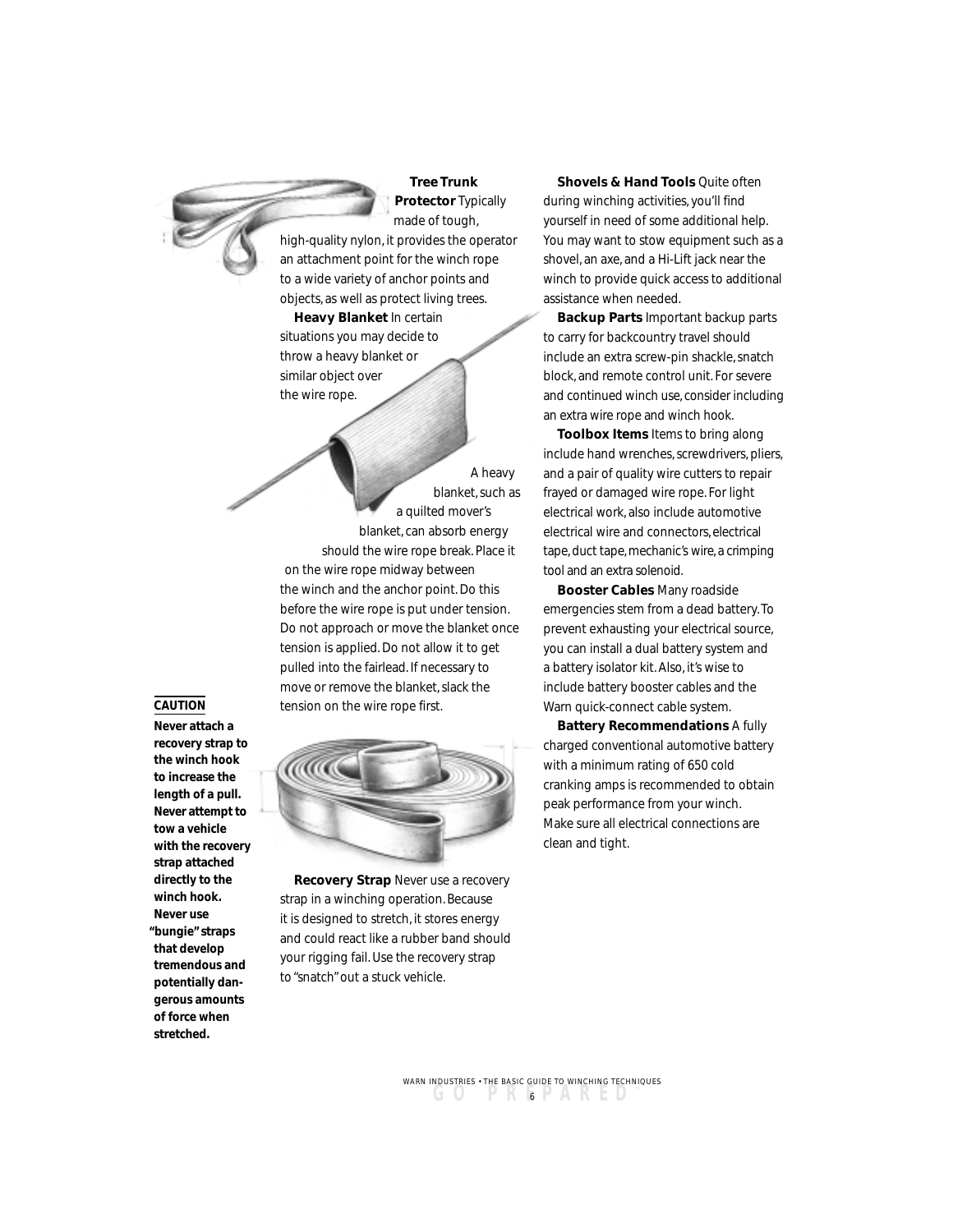# **BEFORE YOU PULL**

Practice using your winch before you get stuck. A real situation is no time to be learning how to use your winch.

Make sure new wire rope is stretched before it is first used. Unspool the full length of the wire rope, leaving 5 wraps on the drum. Apply at least 500 pounds of tension. You can do this by setting up an anchor point and pulling your vehicle to it on a slightly inclined, flat surface and letting the vehicle roll.

Whether you're recovering another vehicle or pulling a stump from the ground, knowing the proper winching techniques can help keep you and others around you safe. And perhaps the most important part of the winching process, regardless of the situation, is what you do before you pull.

In this section, we'll show you the basic fundamentals for effective winching. However, it is up to you to analyze the situation and make the decisions necessary for the proper use of your winch. Apply your knowledge of your winch and the basic fundamentals you've practiced and adjust your techniques to your unique situation. Some keys to remember when using your Warn winch:

- **1. Always take your time to assess your situation and plan your pull carefully.**
- **2. Always take your time when using a winch.**
- **3. Use the right equipment for your situation.**
- **4. Always wear leather gloves and do not allow the wire rope to slide through your hands.**
- **5. You and only you should handle the wire rope and operate the remote control switch.**
- **5. Think safety at all times.**
- **6. Practice. Practice and practice the steps.**



**Single line pull**

#### **Rigging for the Pull**

The following steps describe how to recover your vehicle with rigging a single line pull. Double or multiple line rigging techniques follow the same basic steps, but use a snatch block to assist the process.

**Step 1:** PUT ON GLOVES.



**Step 2: CONNECT THE REMOTE CONTROL.** Be careful not to let the remote control cord dangle in front of the winch. If you choose to control the winch from inside your vehicle, always pass the remote through a window to avoid pinching the cord in the door. *Always disconnect the remote control when not in use.*



**Step 3:** FREE THE WINCH HOOK. Using the remote control, feed out a bit of the wire and then free the winch hook from its anchor point on the vehicle.

## ∆ **WARNING**

**Always keep hands and clothing clear of the wire rope, hook and fairlead opening during operation and when spooling.**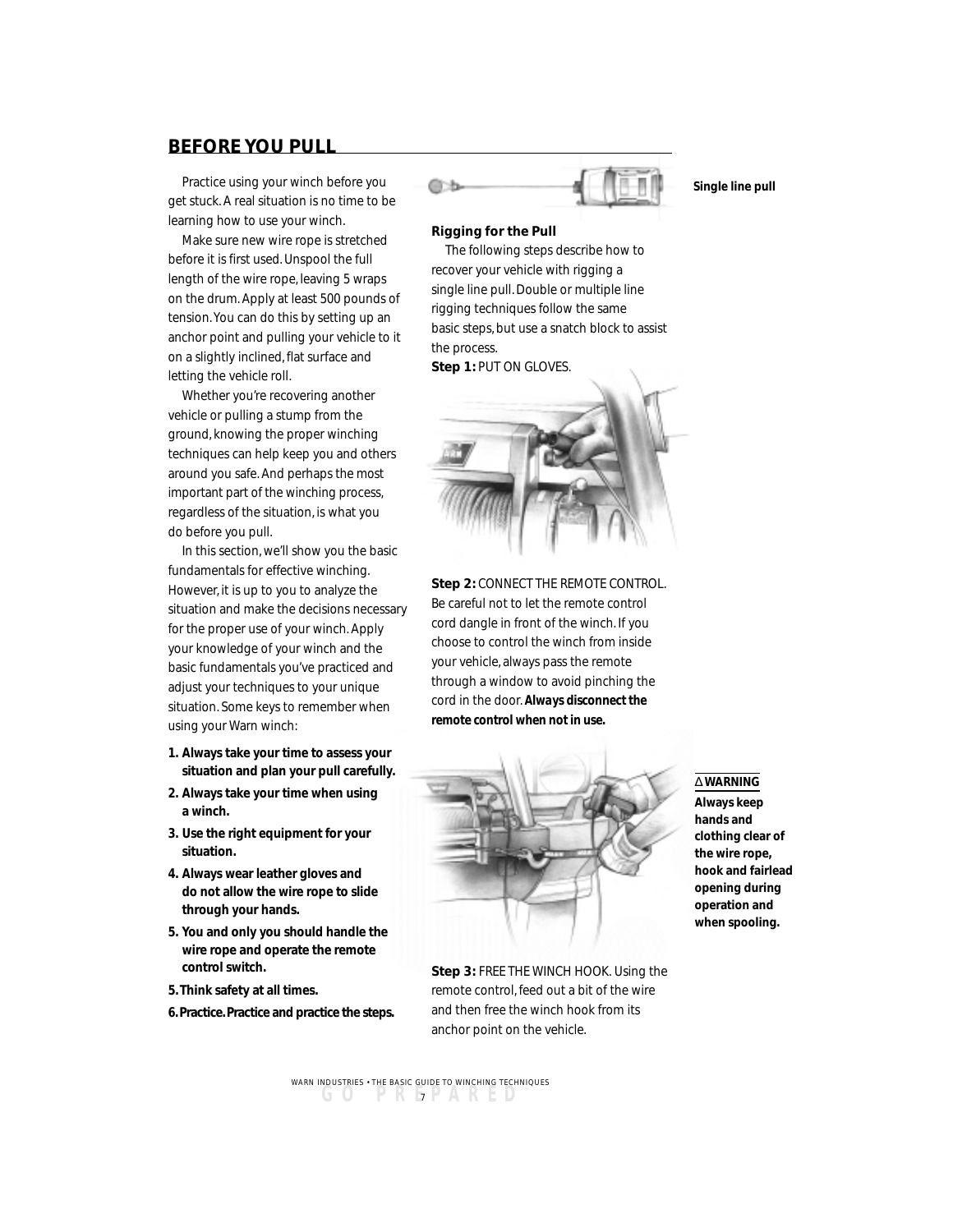## **CAUTION**

**Never attempt to disengage the clutch while wire rope is under tension. Never engage the clutch while the drum is rotating. Always make sure the clutch is fully engaged or disengaged.**





**Step 5:** PULL WIRE TO ANCHOR POINT. Pull out enough wire rope to reach your anchor point. Be sure to keep a certain amount of tension in the wire. It can become twisted and overwrap when slackened, leading to wire rope damage. To prevent loosing the end, hold the winch hook in the hook strap while you work.

**Step 6:** SECURE TO THE ANCHOR POINT. Once you've established your anchor point, secure the tree trunk protector or choker chain around the object.



### **HOW TO CHOOSE AN ANCHOR POINT:**

A secure anchor is critical to winching operations. An anchor must be strong enough to hold while winching. Natural anchors include trees, stumps, and rocks. Hook the cable as low as possible. If no natural anchors are available,when recovering another vehicle, your vehicle becomes the anchor point. In this case, be sure to put the transmission in neutral, apply the hand brake and block its wheels to prevent your vehicle from moving.

Ideally, you'll want an anchor point that will enable you to pull straight in the direction the vehicle will move. This allows the wire rope to wind tightly and evenly onto the spooling drum. An anchor point as far away as possible will provide the winch with its greatest pulling power.



**Stakes or axles, driven in at an angle and tied together.**

**Spare tire and rim buried deep and the chain secured through the rim.**

**Buried log with chain secured around the log.**

#### **CAUTION**

**Never winch when there are less than 5 wraps of wire rope around the winch drum.**

> **GO PREPARED ™** <sup>8</sup> WARN INDUSTRIES • THE BASIC GUIDE TO WINCHING TECHNIQUES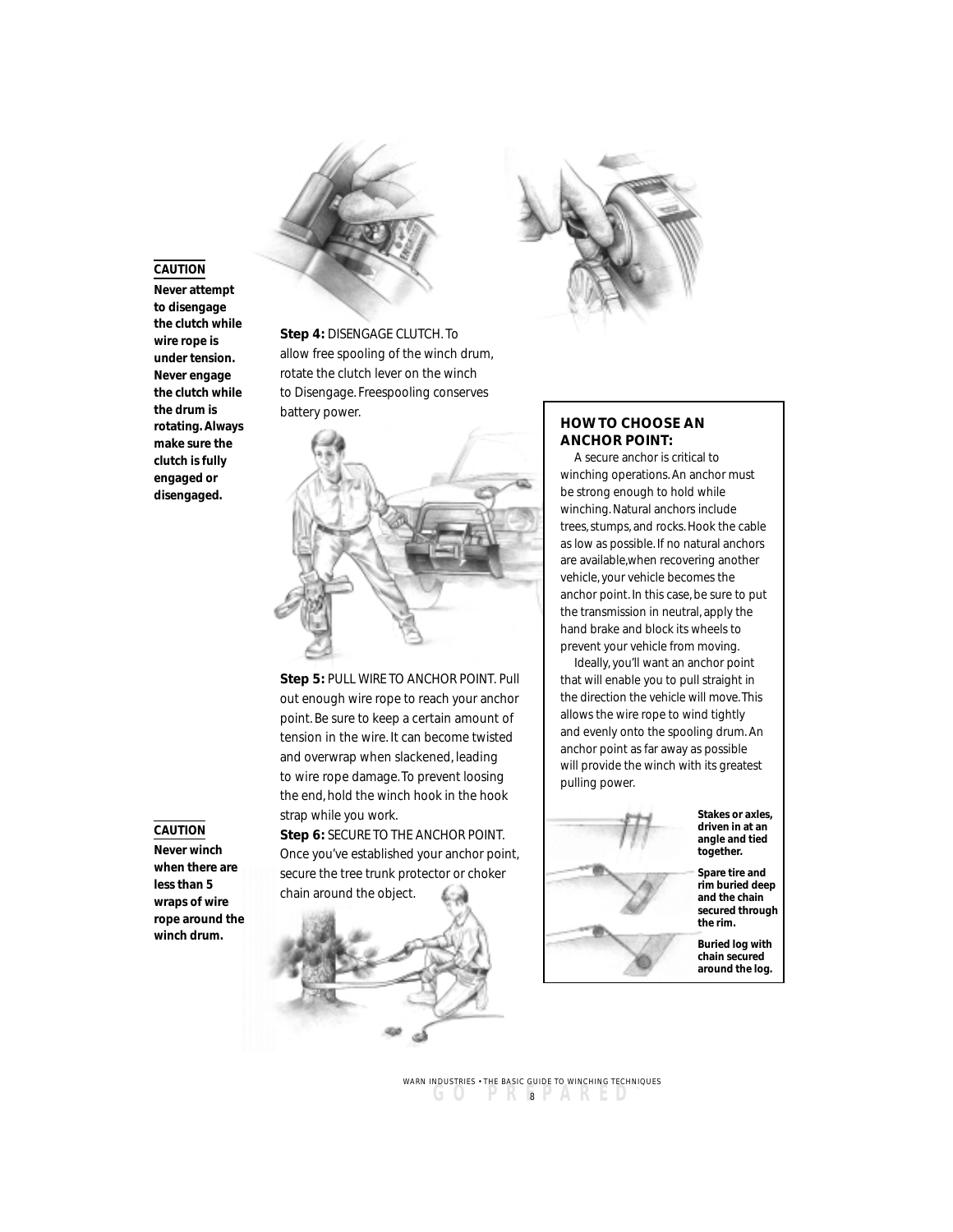

**Step 7:** ATTACH THE CLEVIS/D-SHACKLE. Attach the shackle to the two ends of the strap/chain, being careful not to over tighten (tighten and back-off 1/2 turn).



**Step 8:** SECURE THE WINCH HOOK. While keeping the line near the ground, insert the winch hook through the D-shackle.



**Step 9:** LOCK THE CLUTCH. Lock the winch drum by rotating the clutch lever on the winch to Engage.



**Step 10:** PUT WIRE ROPE UNDER TENSION. Using the remote control, slowly wind the wire rope until no slack remains. Once the wire rope is under tension, stand well clear, and never step over it.

**Step 11:** CHECK YOUR ANCHOR. Make sure all connections are secured and free of debris before continuing with the winching procedure.

# **PULLING**

As you probably have already noticed, there are many things to do and consider before you actually begin pulling. Think through what you're doing and you can keep yourself and those around you out of harm's way.

Operating your winch properly is so important, in fact, you should practice these techniques before having to face the distractions and stresses of a real winching situation.

**GO PREPARED ™** <sup>9</sup> WARN INDUSTRIES • THE BASIC GUIDE TO WINCHING TECHNIQUES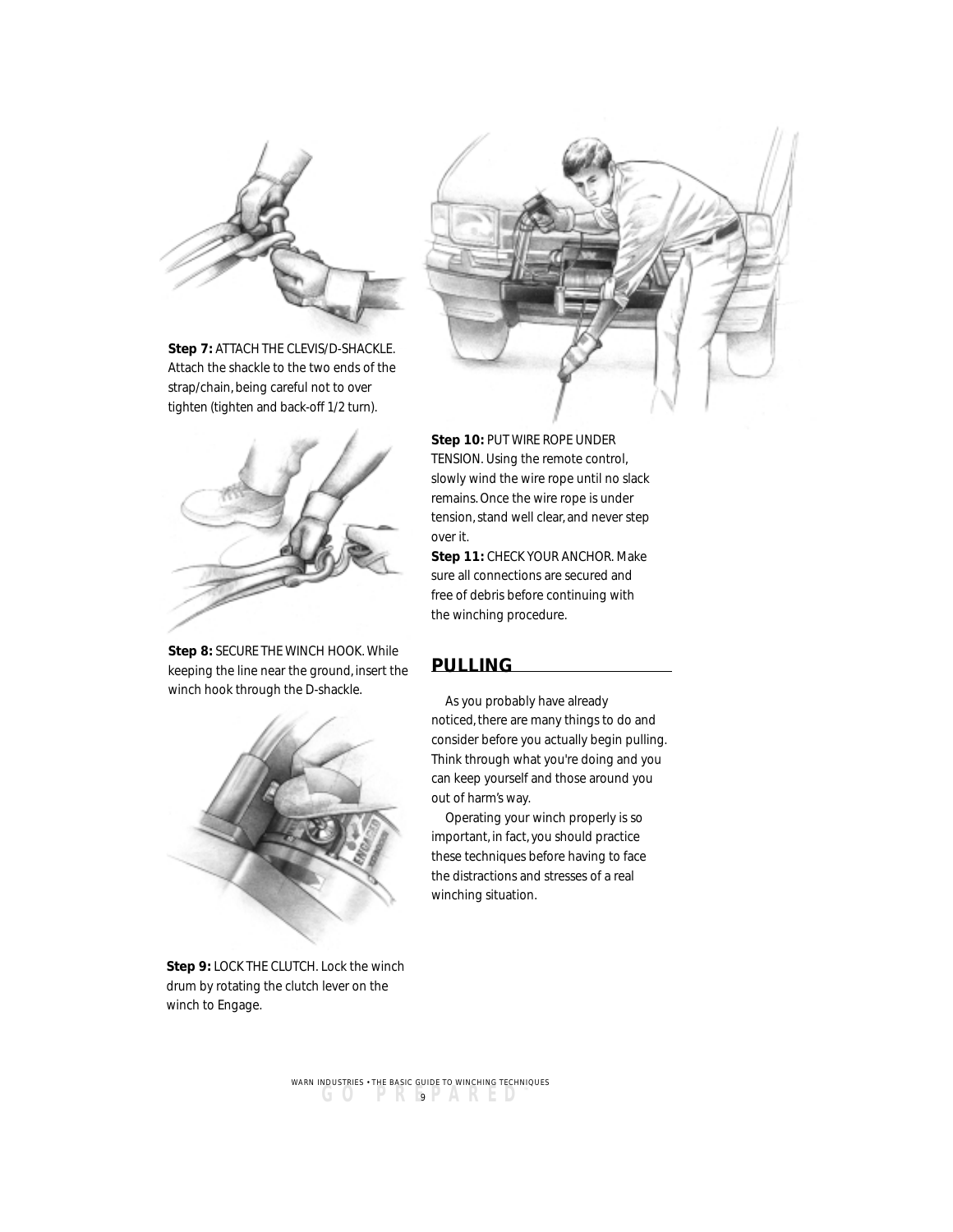## ∆ **WARNING**

**Never, never, never use the winch as a hoist. Never use the winch's wire rope to tow**



**another vehicle. Step 12:** CHECK WIRE ROPE. The wire rope should be neatly wound around the spooling drum. Improper winding can cause damage to the wire rope.



**Step 13:** LAY BLANKET OVER WIRE ROPE. If you decide it is necessary, throw the heavy blanket midway between the winch and the anchor point to absorb energy should the wire rope snap loose.

**Step 14:** MAKE YOUR INTENTIONS CLEAR. Be sure that everyone in the immediate vicinity surrounding the winching operation is completely aware of your intentions before you pull.

Declare where the spectators should not stand —*never behind or in front of the vehicle and never near the wire rope or*

đ

*snatch block*. Your situation may have other "no people" zones.

#### **Step 15:** BEGIN WINCHING. With

the winching vehicle's engine on and light tension already on the wire rope, begin winching slowly and steadily. Be sure that the wire rope is winding evenly and tightly around the spooling drum. For additional assistance, the winched vehicle can be slowly driven while being pulled by the winch.

**Step 16:** For vehicle recovery, continue pulling until the vehicle is on stable ground. If you are able to drive the vehicle, the winching operation is complete.

**Step 17:** SECURE VEHICLE. Once recovery of the vehicle is complete, be sure to secure the vehicle's brakes and put the Transmission in "park" (automatic) or "low" gear for (manual) transmissions. Release tension in the wire rope.



**Avoid overheating the winch motor. For extended winching, stop at reasonable intervals to allow the winch motor to cool down.**

**Establish "no people" zones:**

> **GO PREPARED ™** <sup>10</sup> WARN INDUSTRIES • THE BASIC GUIDE TO WINCHING TECHNIQUES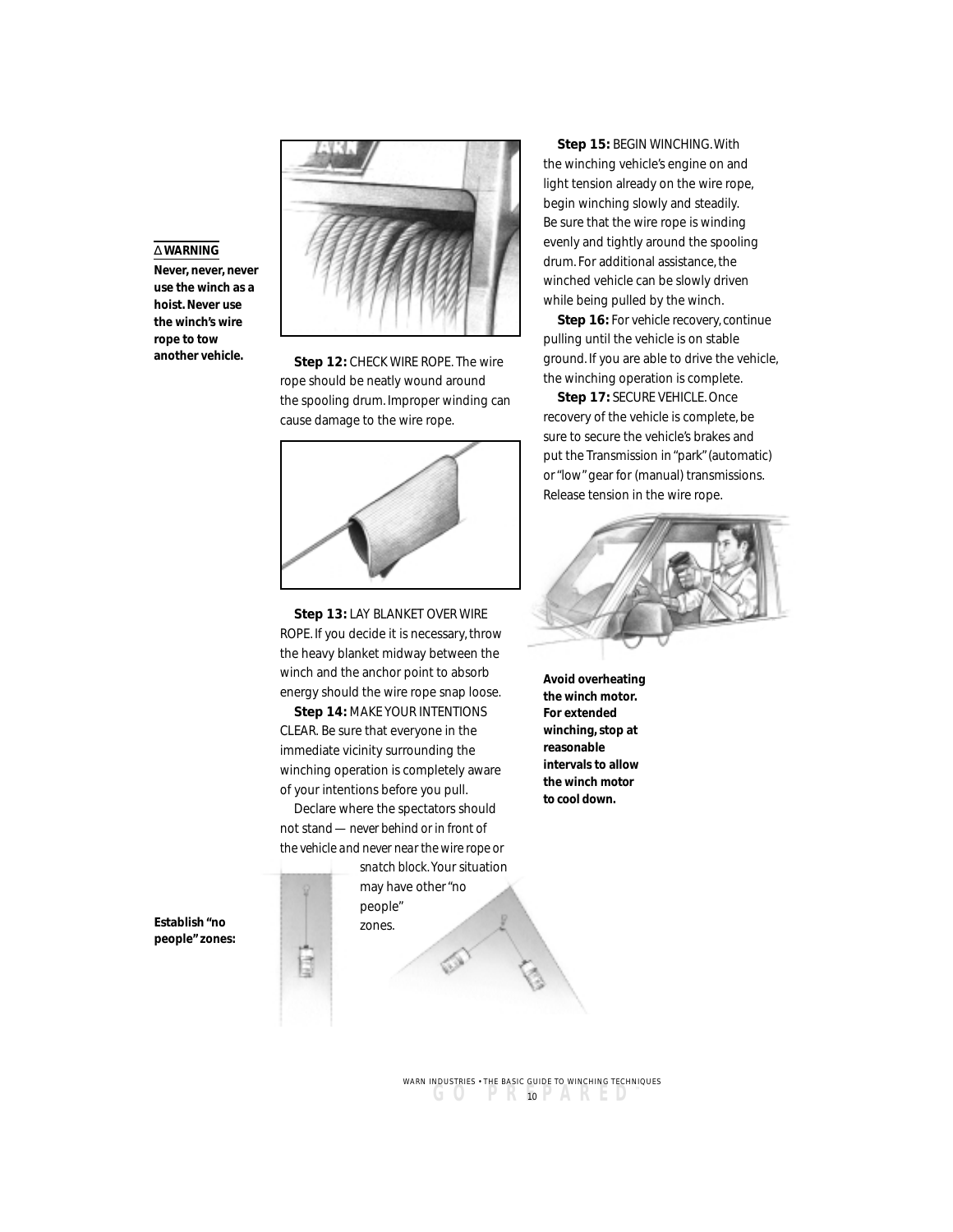# **Winching hand signals**

*In some situations, recovery could involve two people. One driving and controlling the winch, while the other provides navigation instructions and ensures the wire rope is winding properly. You and your helper must established clear and precise hand signals and review so everyone clearly understands. It should also be understood that if the driver controlling the winch cannot see both hands of the assistant, the winch should not be activated. Suggested signals:*



*1) Direction of steering Hold your arms out with thumbs up and tilt your hands in the direction you advise the driver to steer.*







*3) Power out the wire rope Hold your forefinger pointing down and draw circles in the air at about waist height to indicate feeding more wire*

*4) Pulse wind the wire rope Tells the driver to wind the winch in short, quick bursts. Open and close the two fingertips until you want the winch to stop.*





*from the winch.*

*5) Stop the winch Clinch fist, palm to driver, held high enough for driver to see and other arm straight out at shoulder height is the sign to stop the winch.*

*6) Braking Cross your palms together to tell the driver to apply the foot brake.*



*7) Drive assist Tells driver to give the tires more drive force to assist the winching process.*

**GO PREPARED ™** <sup>11</sup> WARN INDUSTRIES • THE BASIC GUIDE TO WINCHING TECHNIQUES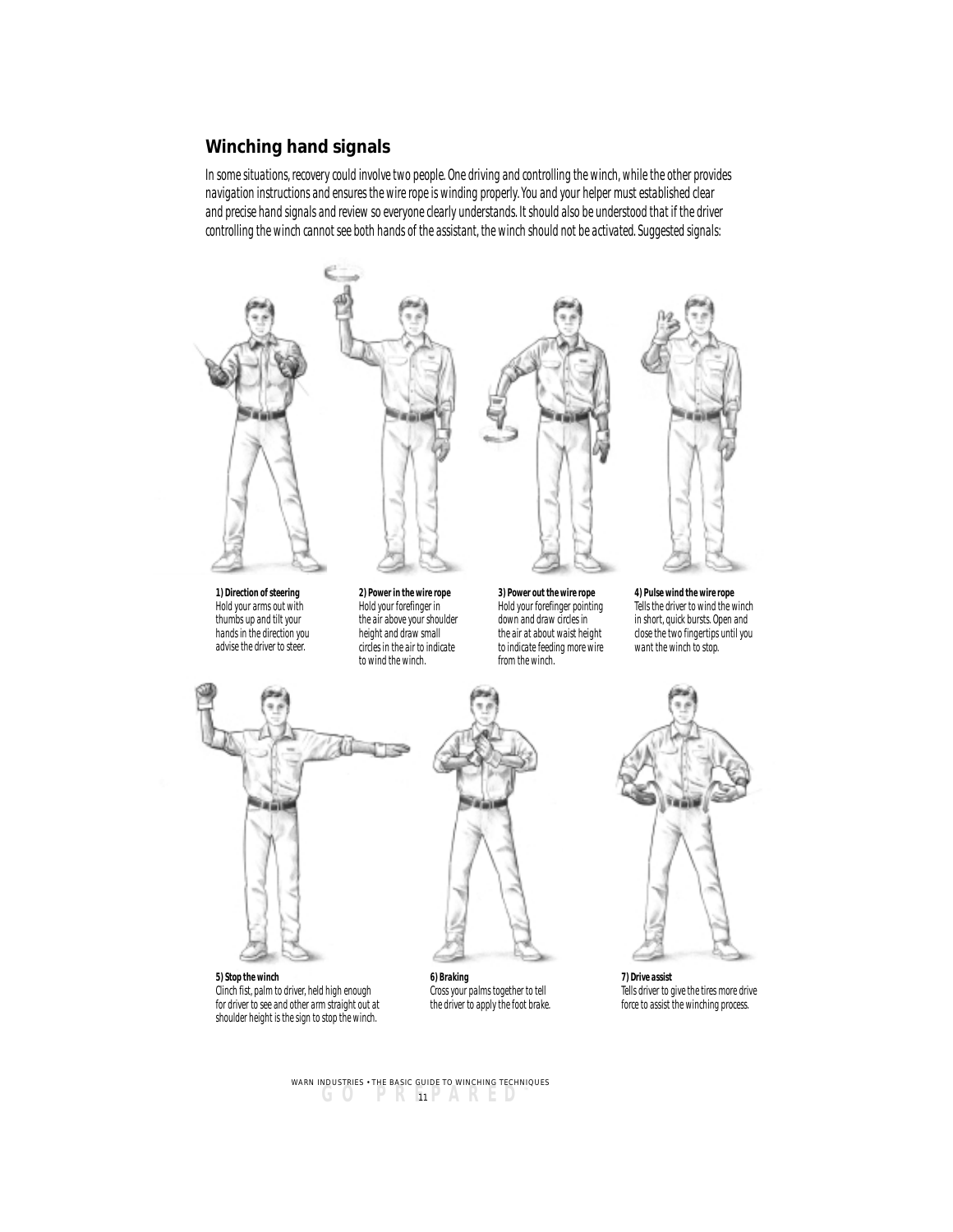

## **How to spool under no load**

*Arrange the remote control lead so it can not be caught in the winch. Arrange the wire rope so it will not kink or tangle when spooled. Be sure any wire rope already on the spooling drum is wound tightly and evenly layered. Tighten and straighten the layer if necessary. Keep the wire rope under light tension and spool the wire rope back onto the winch drum in even layers. Stop frequently to tighten and straighten the layers as necessary. Repeat this process until the winch hook is the same distance as the full length of the remote control from the winch. Pinch the hook between your thumb and forefinger and attach the hook strap. Hold the hook strap between the thumb and forefinger to keep tension on the wire rope. Walk the wire rope towards the fairlead, carefully spooling in the remaining wire rope by pulsing the remote control switch. Store the hook at the fairlead or tensioned to a suitable location to the side.*

*If you do not have the hook strap, use a length of cord or something similar. To prevent serious injury, do not put your fingers inside the hook area as you are powering in.*



**Step 18:** DISCONNECT WIRE ROPE. Disconnect from the anchor.



**Step 19:** REWIND WIRE ROPE. The person handling the wire rope should walk the rope in and not let it slide through the hand and control the winch at all times.



**Step 20:** DISCONNECT REMOTE CONTROL. Disconnect the remote control cord from the control box and store in a clean and dry place. Winching operations are now complete. Put the cap on the solenoid-housing plug in.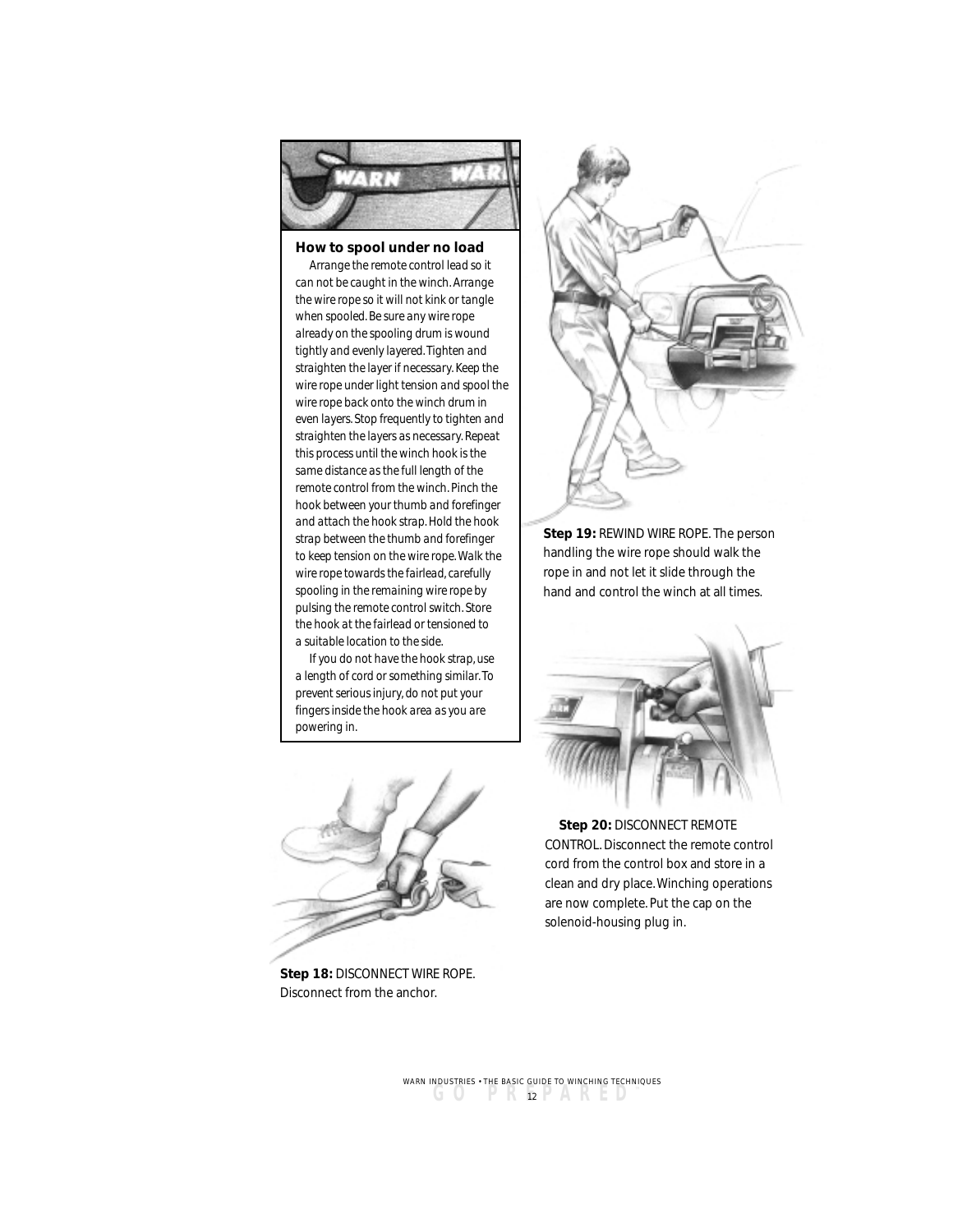# **RIGGING TECHNIQUES**

Various winching situations will require application of other winching techniques. These could range from too little distance to achieve maximum pull using straight line rigging, simply increasing pulling power, or maintaining a straight-line pulling situation. You will have to assess what technique is correct for your situation. Think "safety" at all times.



## **How to change the pulling direction**

All winching operations should have a straight line from the winch to the object being



pulled. This minimizes the wire rope collecting on one side of the drum affecting pulling efficiency and damaging wire rope. A snatch block, secured to a point directly in front of the vehicle, will enable you to change your pulling direction while still allowing the wire rope to be at 90º to wind properly onto the spooling drum.

#### **Increasing pulling power**

In some cases, you may find yourself needing more pulling power. The use of snatch blocks increases mechanical advantage and that increases your pulling power:





#### **Double line**

Because pulling power decreases with the number of layers of wire rope on the winch drum, you can use a snatch block to double line out more wire rope.

Start by feeding out enough wire rope to free the winch hook. Attach the hook to your vehicle's frame/tow hook and run the wire rope through a snatch block.



Disengage the clutch and, using the snatch block, pull out enough wire to reach your anchor point.

Secure to the anchor point with a tree trunk protector or choker chain. Attach the clevis/shackle. Attach the shackle to the two ends of the strap/chain, being careful not to over tighten (tighten and back-off 1/2 turn).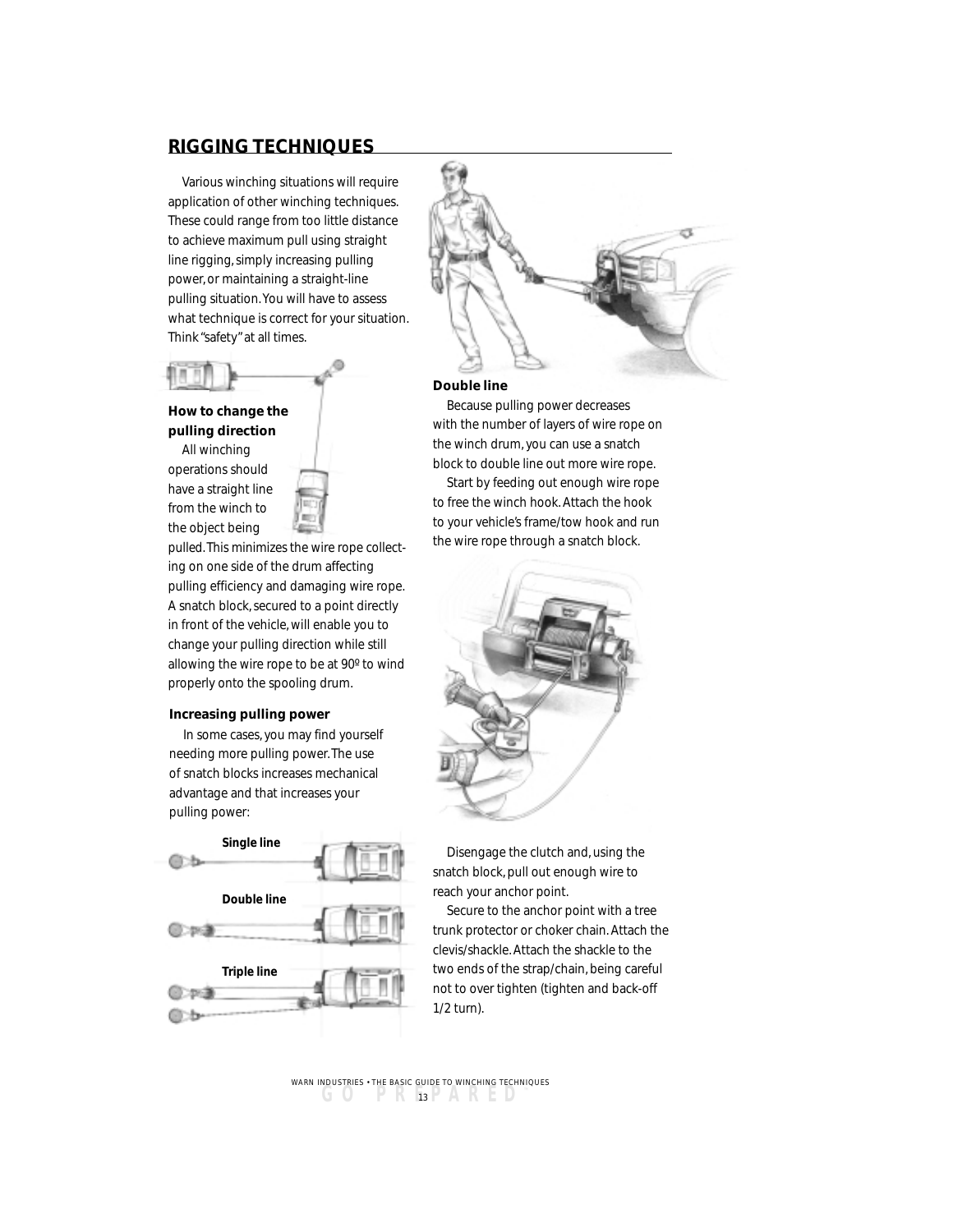#### **Triple Line**

Use the same techniques as the Double Line. Select a robust mounting location on your vehicle for the snatch block and the screw-pin shackle. Keep a 90º angle between the winch and run the wire rope to the first anchor-point and through the snatch block. Secure rope back to the vehicle. Put the wire rope through the snatch block and secure with the screwpin shackle on the vehicle as close to the winch as practical. Now run the wire rope to the final anchor point

Secure to the anchor point with a tree trunk protector or choker chain. Attach the clevis/shackle. Attach the shackle to the two ends of the strap/chain, being careful



not to over tighten (tighten and back-off 1/2 turn).

Secure the winch hook. While keeping the line near the ground, insert the winch hook through the screw-pin shackle. Check your anchor. Make sure all connections are secured and free of debris before continuing with the winching procedure.

## **PUTTING A WINCH TO WORK**

Move a fallen log or tree that blocks a road with the choker chain wrapped around the tree, a snatch block and shackle. Study the situation first, but in most instances you will need to run a line through a snatch block off a tree at a 90 degree angle from the winch to pull the log to the side of the road.

Pull firewood up to the road. Use the choker chain to wrap around the log, and then use the winch to pull the log the roadside for easier cutting and loading. Use a snatch block to change the direction of the winch pull if needed.



Pull out shrubs or pull down trees. Use the choker chain low around the shrub, then start pulling with the winch. The choker chain will tighten. Small shrubs can be pulled out by the roots.

On a larger tree, you can attach the choker chain high up on the trunk for leverage, then start pulling. The winch will pull the tree over and expose roots that could take hours to dig out. Slack the tension on the wire rope and cut the tree roots so the tree can be pulled loose. Use of a snatch block to change the angle of the pull to you to position the vehicle out of the way should the tree fall.

Running fence. Barb wire or cyclone fencing has to be pulled tight and held tight as you are attaching it to the vertical posts. A steel bar can be attached to the fencing material, then the winch can be used to keep tension on the fence material as you are securing it to the posts.

Reposition equipment. Any heavy equipment such as broken down tractors,